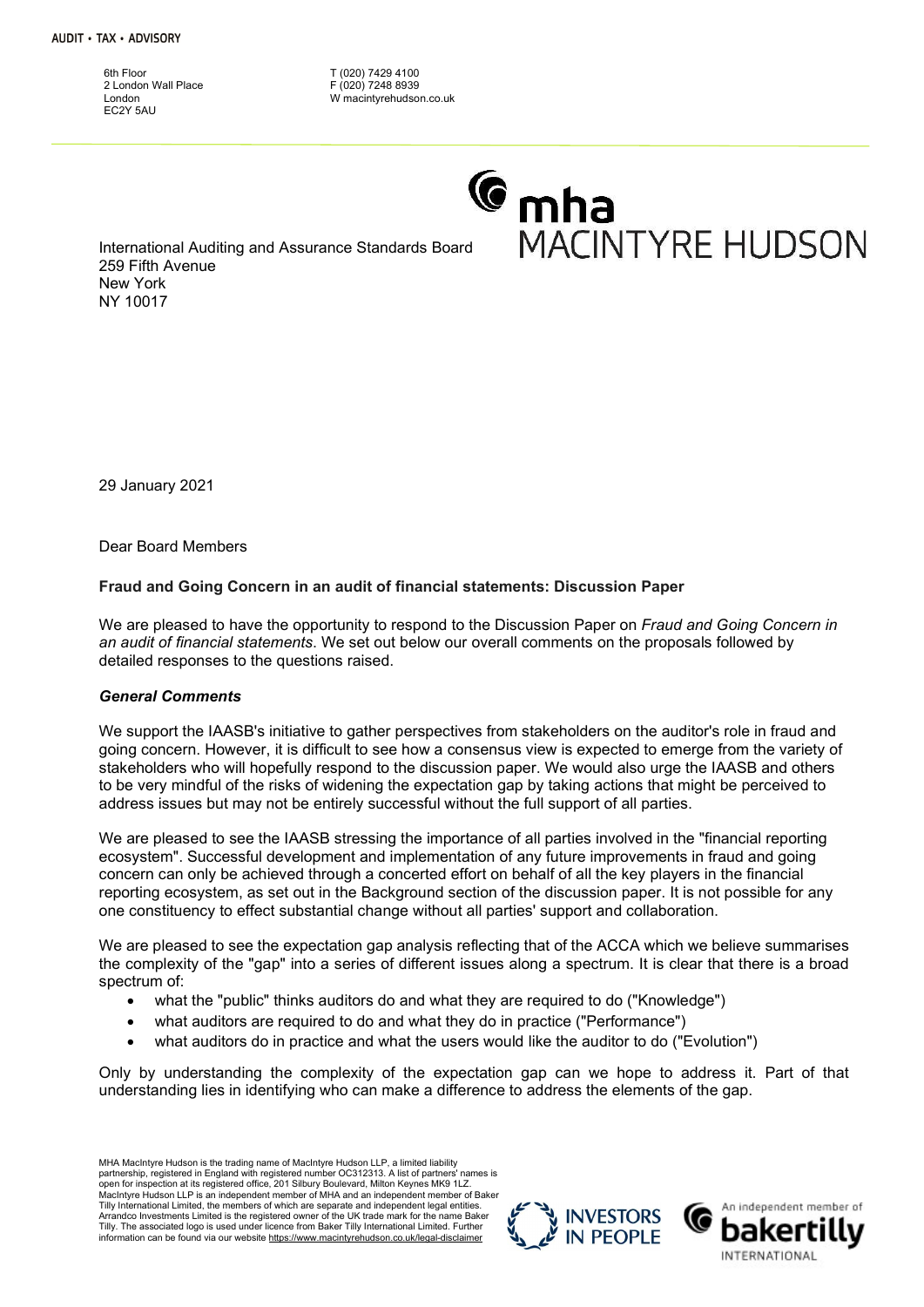A significant aspect of auditor behaviour underpinning the work on fraud and going concern is the application of professional scepticism. In particular challenge of management, including challenging assumptions in estimates may indicate management bias or the basis of the going concern assessment. We believe that the IAASB, and other stakeholders, can do much more to assist auditors in effectively challenging management through better standards, application material, training and guidance. A key part of such materials would be clarity for auditors on the different types of bias, how they manifest themselves during an audit and how they can be mitigated when undertaking audits.

## Response to Questions

#### Expectation gap

1 In regard to the expectation gap (See section1)

a) What do you think is the main cause of the expectation gap relating to fraud and going concern in an audit of financial statements?

## Response:

We believe that there are multiple causes of the expectation gap, reflecting the different elements of the gap, and indeed that these causes are different for fraud and going concern. We discuss each in turn below.

## Fraud expectation gap

Each of the three "gaps" is relevant to fraud. There is a clear knowledge gap as the extent of the auditor's responsibilities is not clearly understood by to the users and the public. This is, at least partly, explained by the lack of clarity of wording in the standards – for example, the words highlighted in bold/italics in the extract below are all open to interpretation and potential misunderstanding by different parties:

## An auditor is responsible for obtaining reasonable assurance that the financial statements. taken as a whole, are free from material misstatement, whether caused by fraud or error.

The Performance Gap is all too obvious in some, but not necessarily all, of the high-profile cases, leading to concerns over audit quality. There are examples where some of the more basic audit tasks have not been carried out to the quality required, for example, obtaining of bank confirmations. It should be noted that it can be challenging to identify more complex, sophisticated frauds under existing auditing standards.

We believe that a key aspect of the fraud expectation gap relates to the evolutionary gap due to how fraud is perpetrated. Even though the motivation to commit fraud has not changed, the use of new technology is making fraud more sophisticated and challenging to identify. The business environment has evolved, including sudden changes arising from the COVID-19 pandemic, the volume of data used and the use of different technological factors such as social media, digital assets, cybersecurity, to name but a few. These, we believe, have contributed to the increase in the evolutionary gap.

#### Going Concern expectation gap

Similarly, the Going Concern gap relates to a greater or lesser degree in all three aspects of the gap. The expectation gap relating to what users/the public think the auditor does and reports on compared to the expectations on auditors set out in standards. In our view, issues around going concern are linked to the current limitations on auditor's responsibilities, i.e., how much more auditors can do or should do in relation to going concern.

Regarding the Performance Gap, there are examples of auditor's not sufficiently challenging management's assessment of going concern. It should be noted that management does not always perform the assessment to the standard required. Furthermore, there is an evolutionary gap as more expectation is placed on the assessment of going concern and wider auditor consideration of disclosures and qualitative information, including the impacts of climate change, sustainability, ESG and one-off events like the current pandemics. Although we believe that stakeholders expect the auditor to do more here, a wide range of stakeholders will need to be fully engaged in driving any solution to this evolution gap.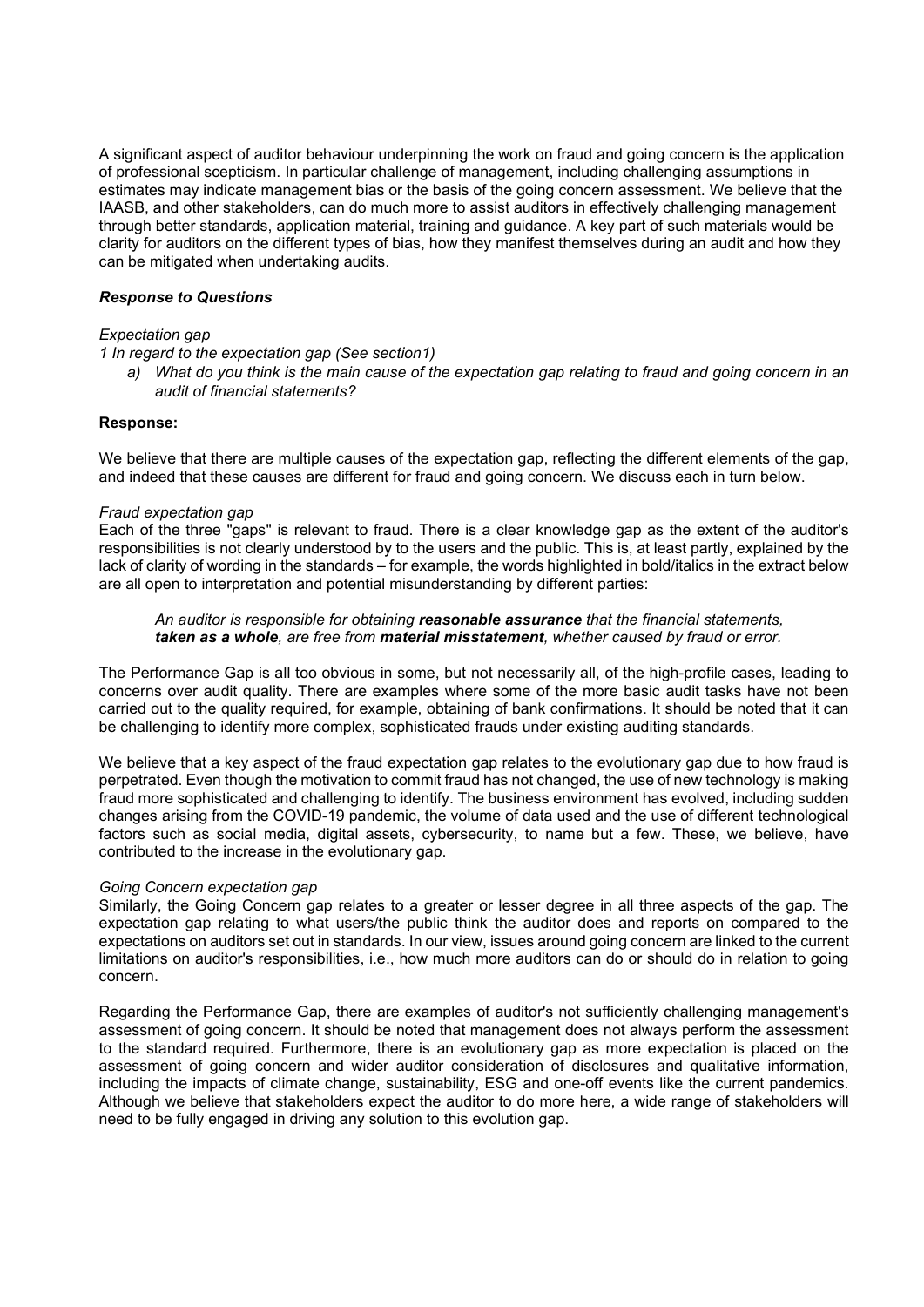We are pleased that the UK Financial Reporting Council has taken steps to address the performance gap by enhancing the requirements on auditors around challenge of management's assessment of going concern and auditor reporting in the newly revised ISA (UK) 570.

## b) In your view, what could be done, by the IAASB and/or other (please specify), to narrow the expectation gap related to fraud and going concern in an audit of financial statements?

While we accept that auditors can do more and that IAASB can contribute to this through standard setting, the expectation gap cannot be addressed by any one or a small number of players in the financial reporting ecosystem. It will require a fully joined up, intelligent response from all stakeholders involved to ensure that all aspects of the expectation gap can be effectively addressed. Therefore, the IAASB must ensure that it is engaging with all the relevant communities to ensure successful changes are introduced.

For example, taking just the performance gap at a high level:

- improving auditor performance alone cannot address the expectation gap, even if audit quality were perfect, as the knowledge and evolution gaps are still relevant
- the IAASB, in combination with auditors and mature, sophisticated and balanced regulators, can help address the performance gap by setting standards which are clear, understandable and can be applied and understood consistently by both auditors and regulators without the need for extensive interpretation
- the importance of management and those charged with governance in ensuring that the auditor receives timely, effective documentation to support, for example, a going concern assessment, and in ensuring effective controls to prevent and detect fraud cannot be underestimated. For example, the lack of proper management assessment of going concern in many instances is an issue which needs to be addressed by other stakeholders (e.g. accounting standards setters, boards and management).

Other gaps will involve different parties to a greater or lesser extent.

Regarding actions that the IAASB itself can undertake regarding fraud, we believe that standards should be updated to reflect technological advancements and the reality of many audited entities, in particular SMEs. Auditors are currently required to consider management override of controls as a significant risk and undertake specific work on journal entries as part of the response to that risk. For many SMEs, where management is the control, having a significant risk of management override makes little sense. In relation to Going Concern, enhancing requirements around the challenge of management's assessment of going concern and auditor reporting will help, but again this needs to be scalable to reflect the needs of a range of entities. We are hopeful that the LCE Auditing Standard may address some of the concerns relating to SMEs relating to fraud and going concern.

There is an increasing necessity for auditors to be proficient in fraud risk assessment and the use of technology (e.g. data analytics) and we suggest that the training of auditors should be enhanced in these areas, as highlighted by Sir Donald Brydon's review in the UK. We also suggest that the IAASB considers how it can support the education of other stakeholders, helping to address the knowledge gap, including for the differences between requirements for Public Interest Entities and SME stakeholders.

We set out in responses to other questions more detailed suggestions of steps which can be taken.

2 This paper sets out the auditor's current requirements in relation to fraud in an audit of financial statements, and some of the issues and challenges that have been raised with respect to this (see sections II and IV). In your view:

a) Should the auditor have enhanced or more requirements with regard to fraud in an audit of financial statements? If yes, in what areas?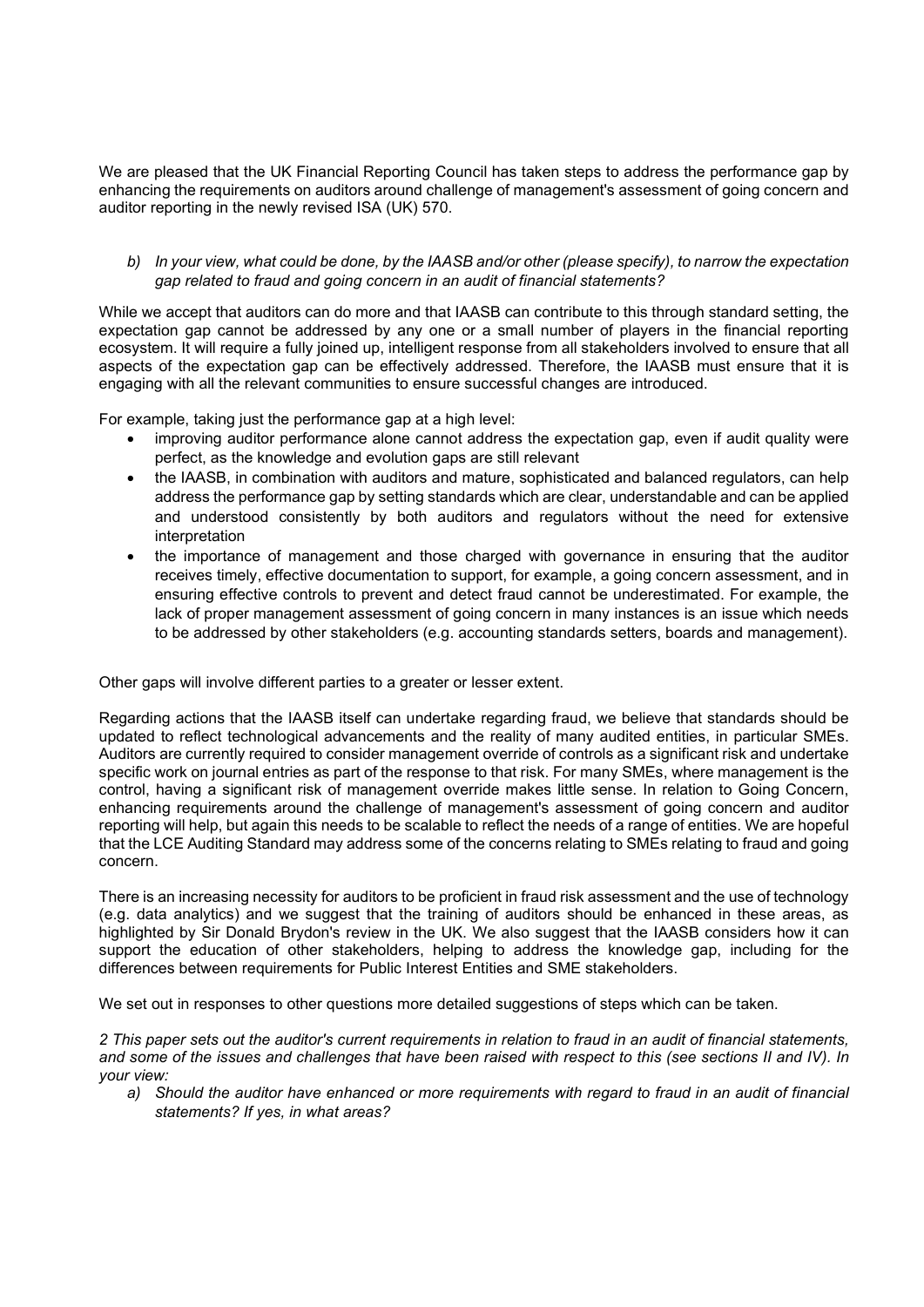#### Response

Although we can see the obvious attraction to other stakeholders of expanding auditor responsibilities, care needs to be taken that, in so doing, the expectation gap isn't widened yet further. Stakeholders need to be aware of the consequences of any extension to the auditor's remit, bearing in mind that an audit is not currently intended, nor able to, identify every fraud. For example, the time and costs involved of some of the proposals made in the discussion paper and other ongoing reviews, such as the requirement to use Forensic specialists need to be weighed against the benefits of their wider involvement.

Any revisions to ISA 240 should be aligned further with ISA 315 (Revised) with emphasis on risk assessment procedures to identify fraud, how technology may be used in identifying and responding to risks of fraud, as well as setting out clearer responses when potential fraud has been identified.

Although ISA 240 includes required procedures concerning fraud, these are a mix of high-level responses (e.g. assigning personnel, evaluating accounting policies) and procedural responses (e.g. journal entry testing and considering management bias in estimates). The current journal entry testing and data analytics procedures performed by many auditors focus on anomaly testing, rather than necessarily on identifying fraud. Greater clarity about when and where technology can and should be used in an audit will help address the gap between the complexity of fraudsters' tools and how audits are currently responding to fraud risk. For example, whether the use of Artificial Intelligence and machine learning is acceptable under auditing standards.

We believe that ISA 240 should place greater emphasis on financial reporting fraud, including considerations as to the auditor's response to potential frauds relating to accounting for complex estimates and other transactions such as off-balance sheet financing.

We do not believe that the use of forensic specialists should be routinely required by standards. However, standards should continue to provide the engagement team with the option of requiring a forensic specialist's involvement where appropriate in responding to a risk. Forensic specialists' skills are in investigating situations where fraud, or potential fraud, has been identified. Their skillset is not suited to an audit risk assessment, although we accept that their experience in how frauds occurred could be useful in training auditors. We do accept that it may be appropriate to consider a requirement, for Public Interest Entity audits only, to involve a forensic specialist in cases where fraud is suspected or identified.

As part of the IAASB's deliberations on technology, there is merit in exploring the auditor's role in third party fraud such as cybercrimes, where the IAASB as a minimum could provide additional guidance for auditors. Cyber-attacks and any associated fraud may also be linked to going concern, with auditors challenging management where operational/reputational loss has been incurred but not included in managements forecast or disclosures.

An engagement quality review is an appropriate response to assessed quality risks. Under ISQC1 (or indeed ISQM1) requirements, we do not believe there is a need for additional procedures or enhancements for EQCR involvement when fraud is identified. We believe that the Engagement Partner (or the firm) may determine that fraud is a high risk and that an EQCR is an appropriate response to that risk under existing standards. However, the focus of the EQCR is on quality risk as opposed to the fraud risk, and a different approach (e.g. second partner, or technical, review) may be more appropriate depending on circumstances.

b) Is there a need for enhanced procedures only for certain entities or in specific circumstances? If yes: i) For what types of entities or in what circumstances?

#### Response

In general, we are concerned at the increasing complexity of auditing standards. We would urge that the IAASB uses a building block approach to any changes to ISA 240, setting out the minimum requirements for all entities. These can then be supplemented by additional requirements for Public Interest Entities, and other complex entities or circumstances where data volume is exceptionally high, leading to increased risk of fraud.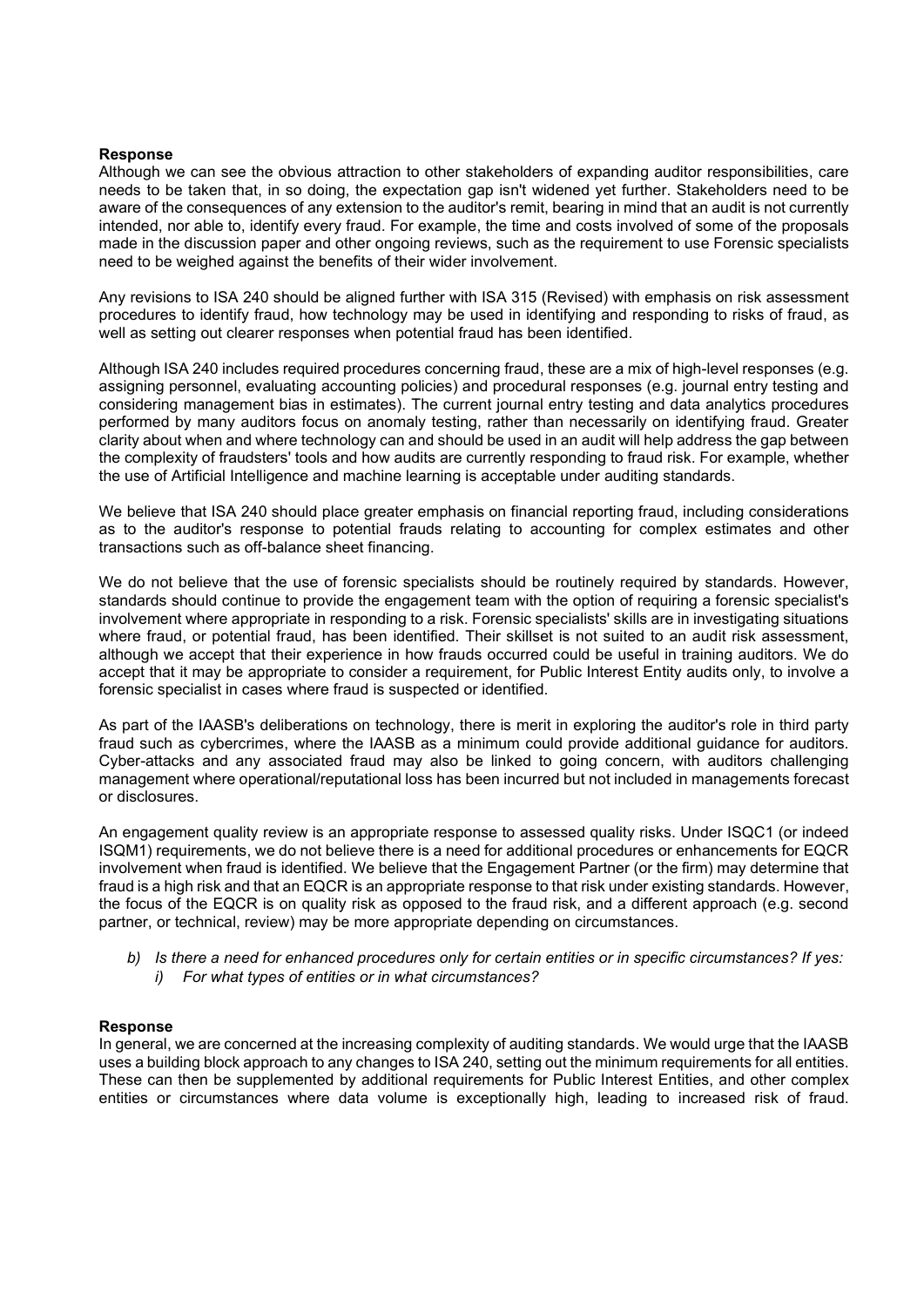Furthermore, the standards could highlight additional requirements for circumstances where the audit is determined as high risk due to fraud.

ii) What enhancements are needed?

# Response

See our comments above.

iii) Should these changes be made within the ISAs or outside the scope of an audit (e.g., a different engagement)? Please explain your answer.

## Response

Any such changes should be made within the ISAs. It may also be more difficult for the IAASB to ensure consistent adoption of other engagement standards.

- c) Would requiring a 'suspicious mindset' contribute to enhanced fraud identification when planning and performing the audit? Why or why not?
	- i) Should the IAASB enhance the auditor's considerations around fraud to include a 'suspicious mindset'? If yes, for all audits or only in some circumstances?

## Response

We do not believe that introducing another term, to replace professional scepticism and alongside a "questioning mindset", will be either helpful or would necessarily change behaviour significantly. A key auditor behaviour which should underpin scepticism is effective challenge of management. A greater emphasis in standards, application material, and other guidance on how auditors can challenge management (e.g. on assumptions, estimates, going concern assessment) and, equally importantly, demonstrate that challenge will be of greater value than introducing another term which is not easy to define or demonstrate. Further guidance on situations where application of a more "suspicious" approach might be appropriate and helpful (e.g. where there are indications of management bias).

d) Do you believe more transparency is needed about the auditor's work concerning fraud in an audit of financial statements? If yes, what additional information is required, and how should this information be communicated (e.g. in communications with those charged with governance, in the auditor's report, etc.)?

#### **Response**

We are generally supportive of greater transparency in audit reporting of what work was performed and the findings of auditor's work. We support the requirement introduced for PIEs in the EU Audit Regulations and ISA (UK) 700 (Revised) for all entities, to disclose the extent to which the audit was considered capable detecting irregularities, including fraud. It will be important that auditors avoid the use of "boilerplate" responses to this requirement. The IAASB should review the implementation of these requirements and assess whether such a requirement should be more widely adopted.

We believe that fraud should be a standing agenda item and key area of auditor communication with those charged with governance.

- 2 This paper sets out the auditor's current requirements concerning going concern in an audit of financial statements, and some of the issues and challenges that have been raised with respect to this (see Sections III and IV). In your view:
	- a) Should the auditor have enhanced or more requirements with regard to going concern in an audit of financial statements? If yes, in what areas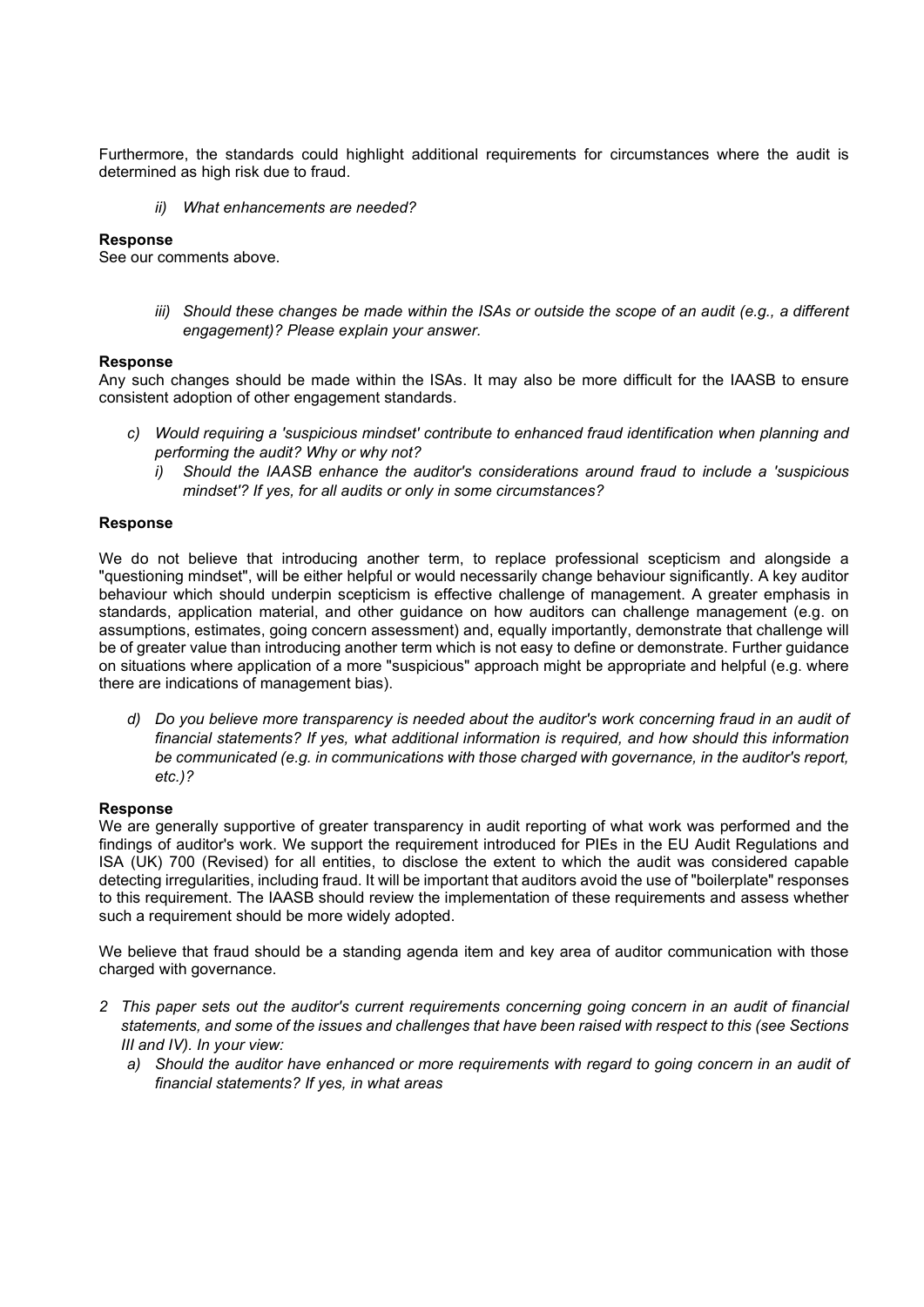# Response

The UK Financial Reporting Council has already introduced enhanced auditor requirements relating to going concern, which we support. Areas which we believe the IAASB and others ought to consider include:

- how better to support auditor challenge of management's going concern assessment (see our earlier comments)
- guidance on stress testing and reverse stress testing of management models to assess viability in adverse and severe conditions
- consider the appropriateness of the current definition of the 12 month period relating to going concern, and whether this is appropriate for all entities
- adopting a "stand back" approach regarding the overall reasonableness of going concern, aligned with other standards
- Requirements for management to disclose greater detail on going concern assumptions, modelling and reasoning
- ensuring that any changes to the requirements of accounting and auditing standards are fully aligned.
- b) Is there a need for enhanced procedures only for certain entities or in specific circumstances? If yes:
	- i) For what types of entities or in what circumstances?
	- ii) What enhancements are needed?
	- iii) Should these changes be made within the ISAs or outside the scope of an audit (e.g., a different engagement)? Please explain your answer.

## **Response**

We believe that greater clarity should be provided in accounting and auditing standards when management is required to produce a detailed assessment of going concern; should this always be required? (e.g. for a cash rich, profitable company with secure revenues). Guidance on criteria indicating the need for a detailed assessment would enable auditors to require management to produce an assessment where this has not been forthcoming.

Greater clarity on the additional procedures required when events or conditions are identified, including the requirements around challenge of management (see earlier comments) on aspects such as cash flows, valuation of assets and other estimates which impact going concern.

The LCE working party should address clear guidance and requirements for Less Complex Entities.

- c) Do you believe more transparency is needed:
	- i) About the auditor's work about going concern in an audit of financial statements? If yes, what additional information is needed, and how should this information be communicated (e.g., in communications with those charged with governance, in the auditor's report, etc)?
	- ii) About going concern, outside of the auditor's work relating to going concern? if yes, what further information should be provided, where should this information be provided and what action is required to put this into effect?

# **Response**

We are generally supportive of greater transparency in auditor reporting and this extends also to going concern. We would support enhancement to audit reports, including potentially more nuanced reporting of the assessment of going concern. There is an understandable reluctance on behalf of management to fully disclose given the reaction of the markets and credit agencies to the merest hint of a going concern risk. Therefore, before introducing such a requirement, it will be important to ensure that users and other stakeholders (e.g. markets, credit agencies) are more mature and sophisticated in their response when potential going concern issues are highlighted in the audit report.